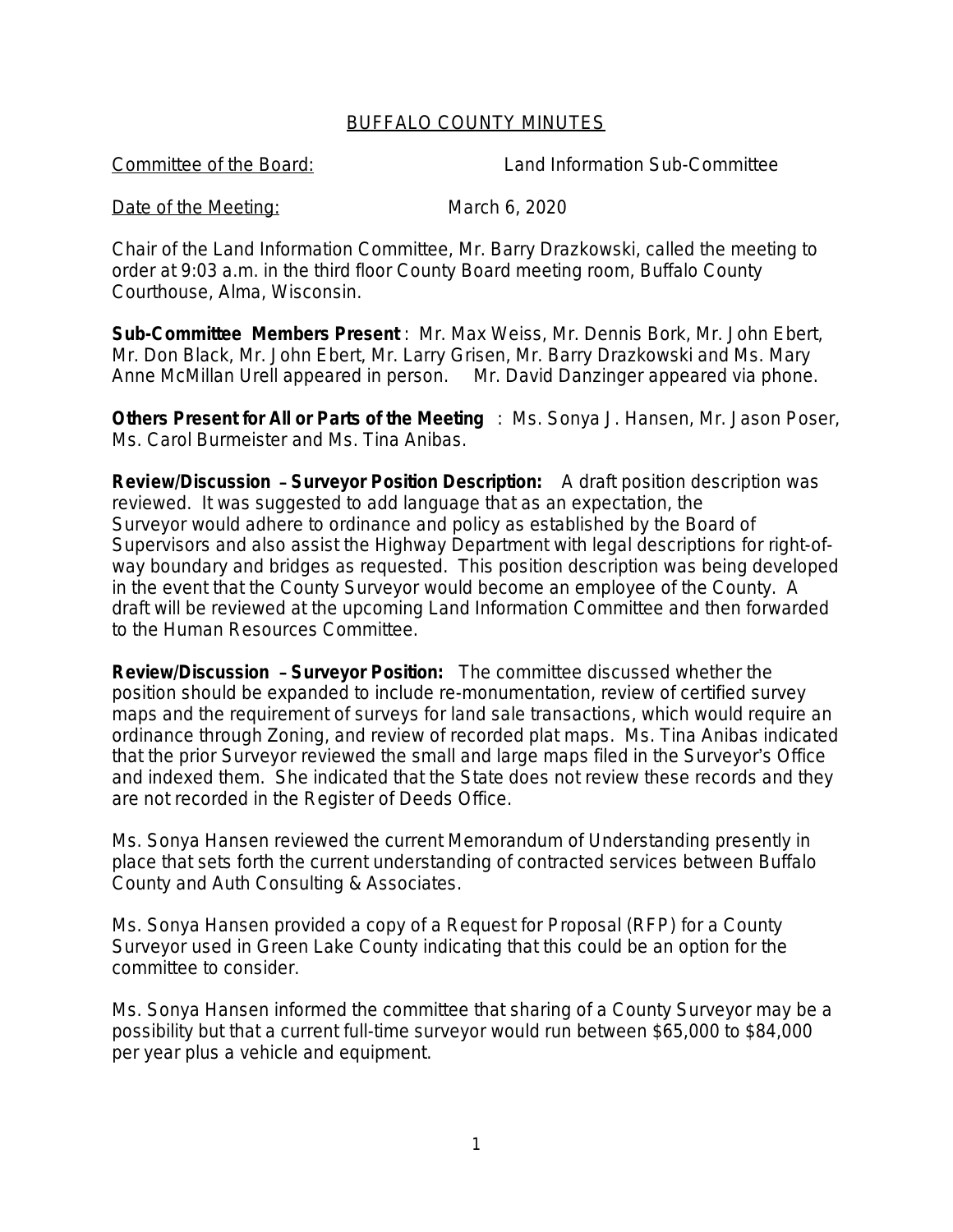It was the consensus of the committee to recommend to the Land Information Committee to extend the current contract with Auth Consulting & Associates until the end of the year. Ms. Sonya Hansen indicated that she would contact them to see if they would be willing to extend the appointment.

## **Review/Discussion** – **Re-monumentation Project Recommendations for Funding & Completion:**

The Committee reviewed the re-monumentation history costs since the project was started. They also reviewed funding proposals using the costs reflected in the RFP from Auth Consulting & Associates and sharing costs with the towns using grant funding and tax levy over a six year, seven year, ten year and fifteen year plan. It was noted that there was not an equal cost share between the towns and the County and that the County historically contributed more towards the projects.

The Committee discussed the prior offer from the Town of Canton and the Town of Maxville to contribute \$116,835 towards the project. The County would fund the project and the towns would reimburse the County at the rate of \$3,000 each per year. Any amount over the \$116,835 would be the responsibility of the County. The Committee discussed it was important to keep a working relationship with the towns.

The Committee discussed the Town of Belvidere and the brass caps. Mr. David Danzinger informed the committee that the town does have funding set aside for re-monumentation and are willing to work with the County now. It was suggested that the Land Information Committee look at working with the towns that have funding available now to keep the project moving forward.

The Committee was in agreement that the County needs to complete this project, develop a written plan to work with the towns and to consider funding options that could include the use of funds returned from the Community Development Block Grant Program – Revolving Funds or the CAPX2020 funds. The Committee also agreed that a written agreement would need to be entered with the towns to document the terms and conditions between the parties. Having a written agreement would alleviate issues with any change in leadership at the county or town level. The Land Information will work on putting this plan together.

The Committee was in agreement to designate up to \$117,000 of CAPX 2020 funds to be held in reserve for re-monumentation participation and would agree to lend to the towns of Maxville and Canton with a repayment of no more than ten (10) years with a 2% interest rate. The use of CAPX 2020 funds would require full County Board approval.

**Review & Discussion** – **Re-monumentation Proposal Received from Auth Consulting & Associates:** The Committee reviewed the proposal and it was the consensus to attempt to work with them and not require a new request for proposal.

**Review & Discussion** – **Balance of 2020 Grant Funding for Re-monumentation Project after Completion of the Town of Waumandee :**